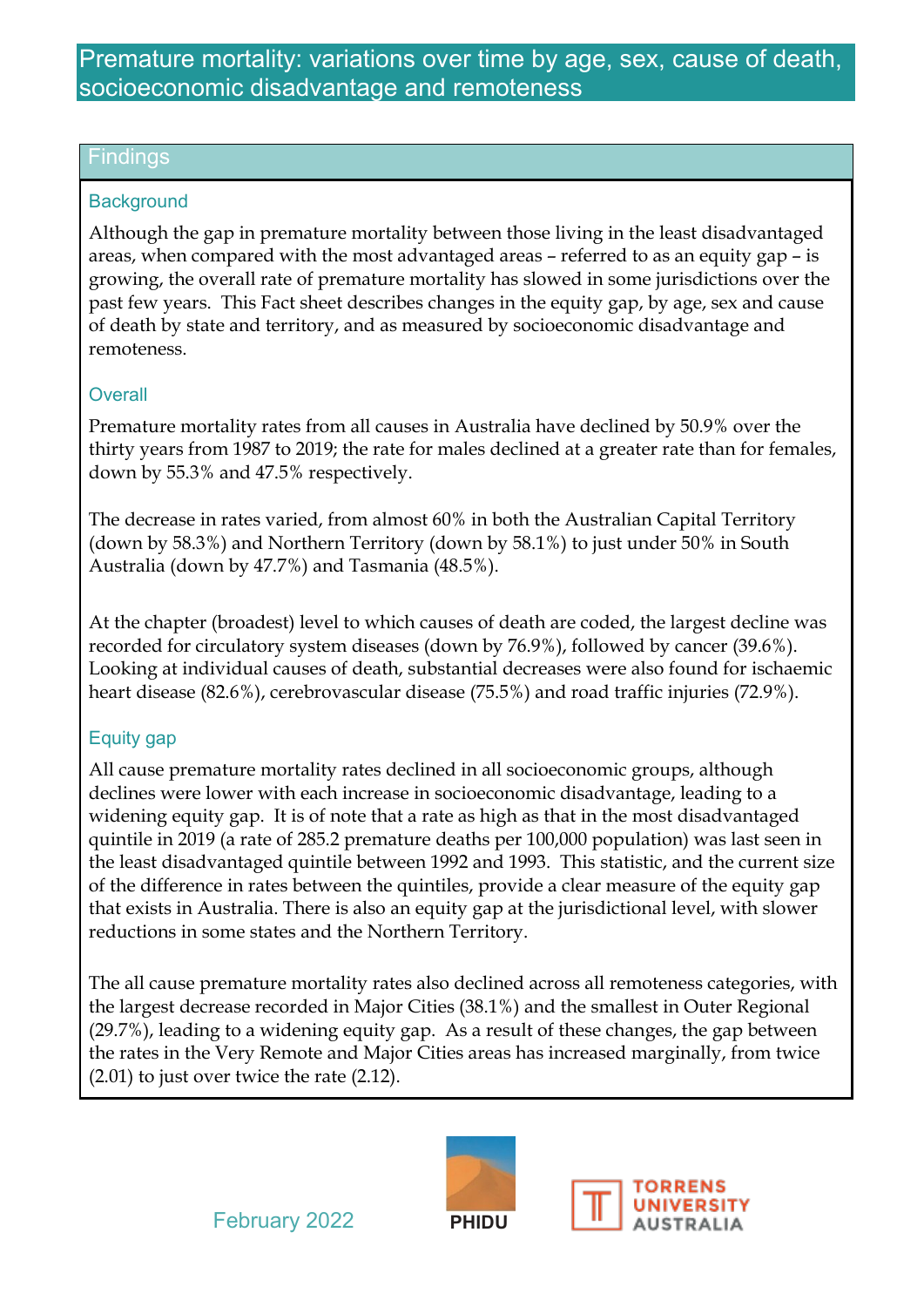# **Copyright**

#### **© Public Health Information Development Unit, Torrens University Australia 2022**

This work is subject to copyright, attribution and reproduction rights under a Creative Commons Attribution-NonCommercial-ShareAlike 3.0 Australia licence.  $(G)$  BY-NC-SA

Material excluded from this licence includes:

material protected by a trademark;

material owned by third parties, which may include design and layout, images and signatures (we

have made all reasonable effort to identify and label material owned by third parties);

material containing a separate copyright licence.

Material presented in this report and associated atlases, graphics packages and data sheets may be copied, distributed, remixed, transformed or built upon however you must attribute PHIDU as the copyright holder in compliance with our licensing and attribution policy, available at [http://phidu.torrens.edu.au/help-and](http://phidu.torrens.edu.au/help-and-information/about-our-data/licensing-and-attribution-of-phidu-content)[information/about-our-data/licensing-and-attribution-of-phidu-content.](http://phidu.torrens.edu.au/help-and-information/about-our-data/licensing-and-attribution-of-phidu-content)

To view the full terms and conditions of the licence, refer to the Creative Commons licence information available at [https://creativecommons.org/licenses/by-nc-sa/3.0/au/legalcode.](https://creativecommons.org/licenses/by-nc-sa/3.0/au/legalcode)

# Suggested citation

Public Health Information Development Unit (PHIDU). *Premature mortality: variations over time by age, sex, cause of death, socioeconomic disadvantage and remoteness*. Adelaide: PHIDU, Torrens University Australia, January 2022

Contact details E: [phidu@tua.edu.au](mailto:phidu@tua.edu.au)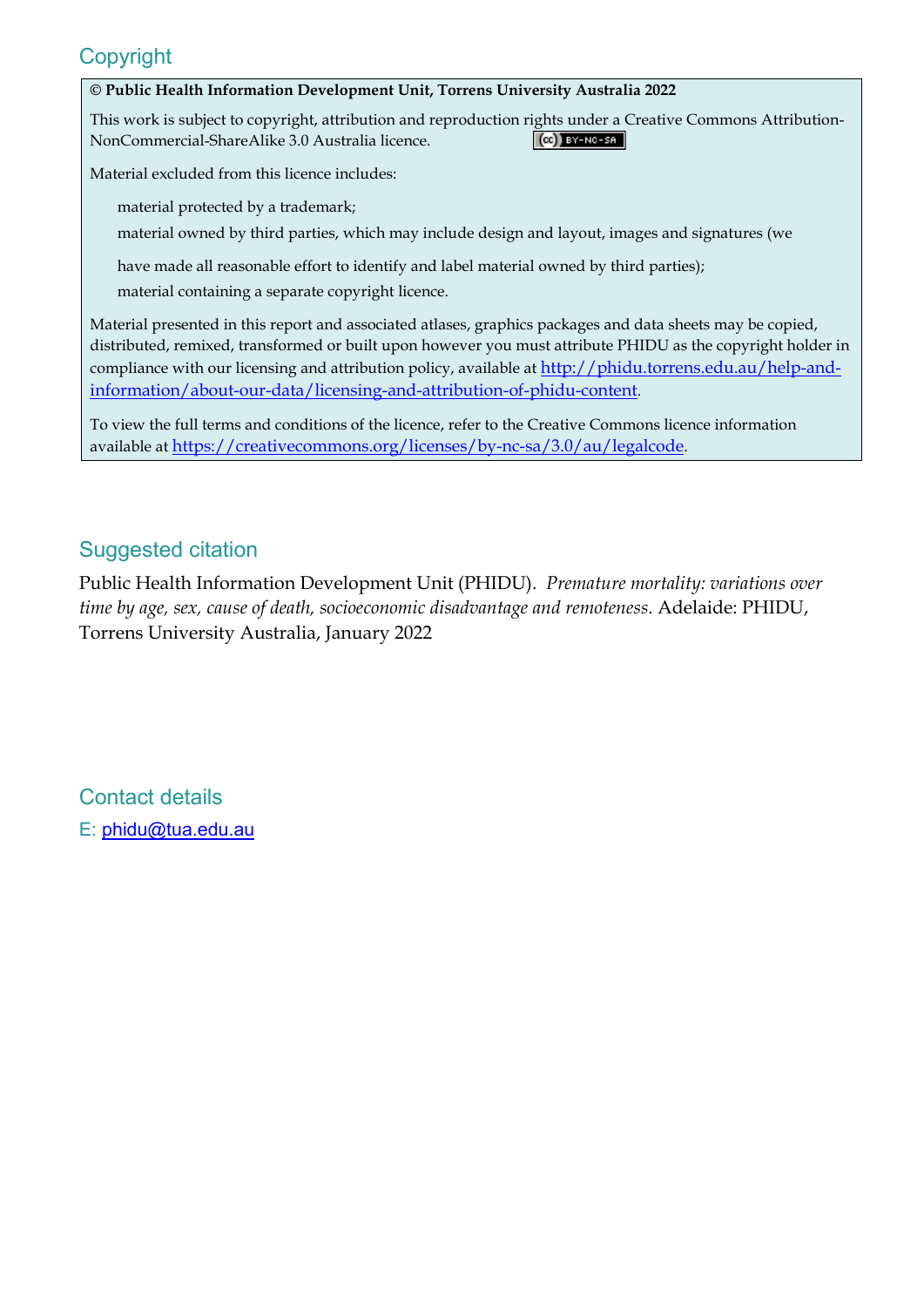# Premature mortality: variations over time by age, sex, cause of death, socioeconomic disadvantage and remoteness

### **Background**

Some 34% of all deaths over the years 2015 to 2019 occurred before 75 years of age, although the proportion varies by sex and by cause, as shown [here.](http://phidu.torrens.edu.au/notes-on-the-data/health-status-disability-deaths/premature-and-avoidable-mortality)

In this Fact sheet we offer comment on some findings from data of premature deaths, available in the Social Health Atlas, and highlight variations by age, sex, cause of death and geographical area (based on a person's usual residence recorded in the death certificate), presented by, socioeconomic status and Remoteness Area.

# The data

Some notable variations seen in the data for the thirty-three years 1987 to 2019 are described below [1].

# **Overall**

Premature mortality rates from all causes in Australia have declined by 50.9% over the thirty years from 1987 to 2019 (Figure 1). The rate for males declined at a greater rate than for females, down by 55.3% and 47.5% respectively: as a result, the difference in rates reduced from a rate 89.5% higher for males in 1987 to (a still substantial) 70.7% higher in 2019. As shown in the chart, the rate of decline has slowed over recent years.



Figure 1: Premature mortality rates by sex, Australia, 1987 to 2019

 $1$  Rates are directly age-standardised per 100,000 population

The largest decline in premature death rates was recorded in the 0 to 14 year age group, with the rate dropping from 17.8 per 100,000 population in 1987 to 6.6 in 2019 (a decrease of 63.2%): at other ages, the decline was 56.3% at ages 65 to 74 years, 54.5% at ages 15 to 24, 47.2% at ages 45 to 64 and 31.6% at ages 25 to 44 years (Table 1).

| Age group              | 1987  | 2019  | Percentage change |
|------------------------|-------|-------|-------------------|
| $0 - 14$               | 17.8  | 6.6   | $-63.2$           |
| $15 - 24$              | 12.6  | 5.    | $-54.5$           |
| $25 - 44$              | 38.5  | 26.3  | $-31.6$           |
| $45 - 64$              | 159.4 | 84.2  | $-47.2$           |
| $65 - 74$              | 197.9 | 86.5  | $-56.3$           |
| All ages, 0 - 74 years | 422.2 | 209.3 | $-50.9$           |

Table 1: Premature mortality, rates<sup>1</sup> by age group, Australia, 1987 to 2019

<sup>1</sup> Rates are directly age-standardised per 100,000 population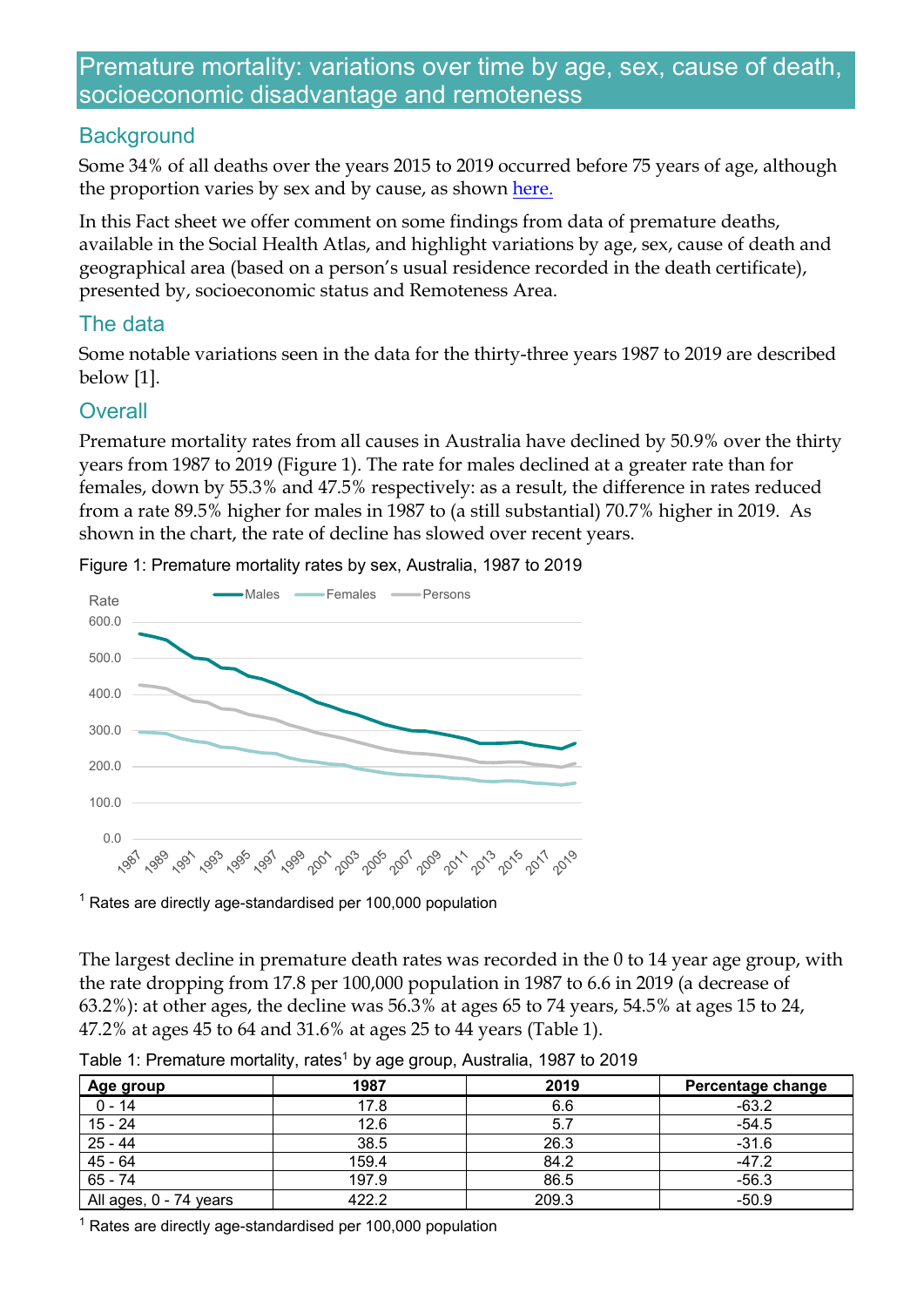The drop in rates was more substantial for males than females across all age group, other than for those aged 25 too 44 years (Table 2)

| Age group              | Percentage change - males | Percentage change - females |  |
|------------------------|---------------------------|-----------------------------|--|
| $0 - 14$               | $-65.0$                   | -60.6                       |  |
| 15 - 24                | $-56.2$                   | $-50.2$                     |  |
| 25 - 44                | $-30.8$                   | $-31.9$                     |  |
| $45 - 64$              | $-48.4$                   | $-43.9$                     |  |
| $65 - 74$              | $-60.3$                   | $-51.8$                     |  |
| All ages, 0 - 74 years | $-55.3$                   | $-47.5$                     |  |

Table 2: Change in premature mortality rates<sup>1</sup> by age group and sex, Australia, 1987 to 2019

 $1$  Rates are directly age-standardised per 100,000 population

#### **State/ Territory**

Rates decreased by almost 60% over the period from 1987 to 2019 in both the Australian Capital Territory (down by 58.3%) and Northern Territory (down by 58.1%, from the highest rate in 1987); a large decline was also recorded in Queensland (down by 56.4%). The smallest drop in rates was seen in South Australia (down by 47.7%), followed by Tasmania, where the rate declined by 48.5%.

Figure 2: Premature mortality rates<sup>1</sup> by State and Territory, 1987 to 2019



 $1$  Rates are directly age-standardised per 100,000 population

### **Cause of death: at the chapter (broadest) level to which the cause of death is coded**

The greatest contribution to the overall decline came from deaths from circulatory system diseases, with a decrease in the rate from 168.7 deaths per 100,000 population to less than one quarter of that level in 2019, a rate of 36.7 deaths per 100,000 population (Figure 3). The rate of premature death from cancers decreased from 134.3 in 1987 to 81.2 in 2019; despite this decrease, of 39.6%, cancer had the highest rate of premature deaths at this broad level in 2019. While rates from respiratory system diseases and external causes fell by 34.2% and 28.0%, respectively.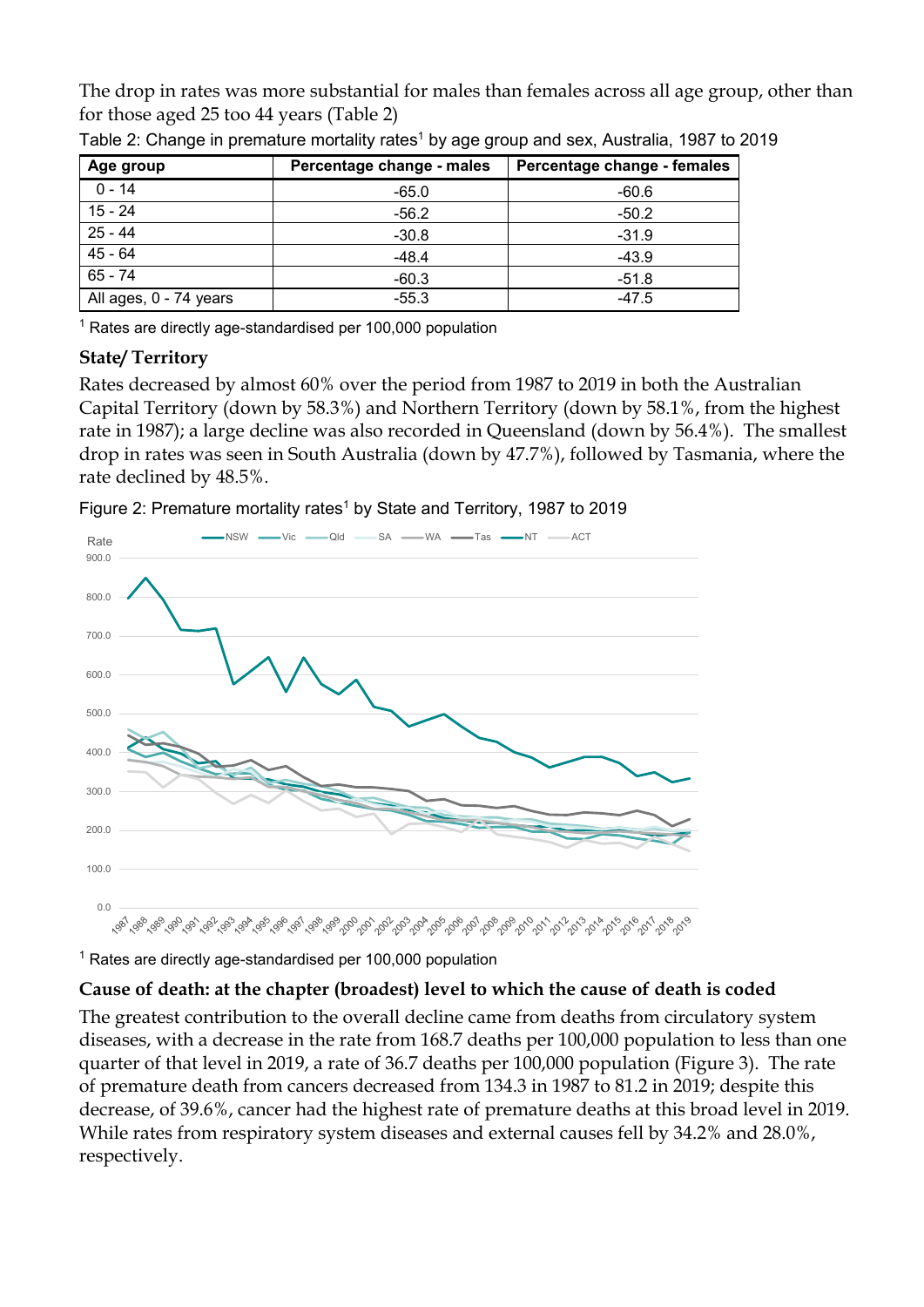

Figure 3: Premature mortality rates<sup>1</sup> by cause of death, Australia, 1987 to 2019

 $1$  Rates are directly age-standardised per 100,000 population

# **Cause of death: by individual cause under the International Classification of Diseases**

Looking at individual causes of premature death, ischaemic heart disease and cerebrovascular disease recorded the largest drop in rates, down by 82.6% and 75.5% respectively (Table 3), closely followed by deaths from road traffic injuries, down by 72.9%. Other declines of note for individual causes were the decline in death rates from chronic obstructive pulmonary disease (53.6% decrease), lung cancer (47.4% decrease) and breast cancer (45.1% decrease).

Notably, over the thirty-three-year period from 1987 to 2019, the rate of deaths from suicide only declined by 4.4%, down from 14.2 deaths per 100,000 population to 13.6 deaths per 100,000 population.

| Table 3: Premature mortality from selected cause of death; rates <sup>1</sup> by age group and sex, Australia, |  |
|----------------------------------------------------------------------------------------------------------------|--|
| 2015 to 2019                                                                                                   |  |

| <b>Cause of death</b>                 | 1987  | 2019 | Percentage change |
|---------------------------------------|-------|------|-------------------|
| Lung cancer                           | 29.8  | 15.7 | $-47.4$           |
| <b>Breast cancer</b>                  | 23.8  | 13.1 | $-45.1$           |
| Ischaemic heart disease               | 107.0 | 18.6 | $-82.6$           |
| Cerebrovascular disease               | 27.0  | 6.6  | $-75.5$           |
| Chronic obstructive pulmonary disease | 17.2  | 8.0  | $-53.6$           |
| Road traffic injuries                 | 16.1  | 4.3  | $-72.9$           |
| Suicide                               | 14.2  | 13.6 | $-4.4$            |
| <b>Diabetes</b>                       | 6.9   | 5.5  | $-20.5$           |

 $1$  Rates are directly age-standardised per 100,000 population

# By Remoteness Area

Over the period from 1997 to 2019, all cause premature mortality rates also declined across all remoteness categories, with the largest decrease recorded in Major Cities (down by 38.1%) and the smallest in Outer Regional (down by 29.7%) (Table 4).

As a result of these changes, the gap between the rates in the Very Remote and Major Cities Remoteness Areas has increased marginally, from twice (2.01) to just over twice the rate (2.12).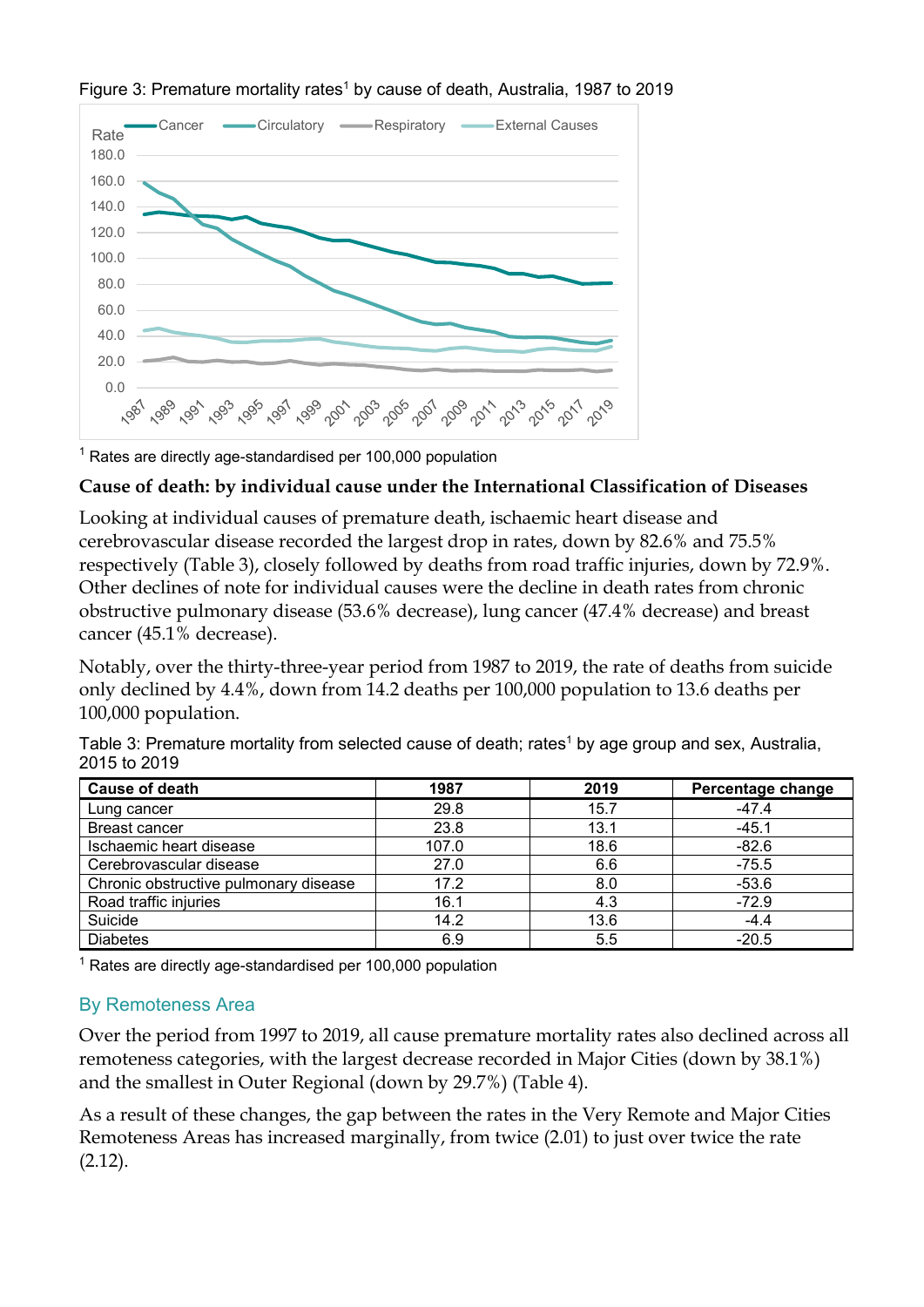Table 4: Premature mortality rates<sup>1</sup> by Remoteness Area<sup>2</sup>, Australia, 2015 to 2019

| <b>Remoteness category</b> | 1997  | 2019  | Percentage change |
|----------------------------|-------|-------|-------------------|
| <b>Major Cities</b>        | 306.7 | 190.0 | $-38.1$           |
| Inner Regional             | 338.2 | 232.9 | $-31.1$           |
| <b>Outer Regional</b>      | 367.5 | 258.4 | $-29.7$           |
| Remote                     | 405.8 | 276.1 | $-32.0$           |
| Very Remote                | 617.2 | 403.4 | $-34.6$           |

 $1$  Rates are directly age-standardised per 100,000 population

<sup>2</sup> Details of Remoteness Areas can be found here [https://phidu.torrens.edu.au/help-and-information/about](https://phidu.torrens.edu.au/help-and-information/about-our-data/geographical-structures#remoteness-areas)[our-data/geographical-structures#remoteness-areas](https://phidu.torrens.edu.au/help-and-information/about-our-data/geographical-structures#remoteness-areas)

#### By socioeconomic disadvantage

All cause premature mortality rates declined in all socioeconomic groups, although declines were lower with each increase in socioeconomic disadvantage. For example, the decline in the Least disadvantaged areas was 59.6%, compared with a lower 43.1% in the Most disadvantaged areas; proportions in the middle quintiles were 57.2% (Quintile 2), 54.3% (Quintile 3) and 46.0% (Quintile 4).

It is of note that a rate as high as that in the Most disadvantaged quintile in 2019 (a rate of 285.2 premature deaths per 100,000 population) was last seen in the Least disadvantaged quintile between 1992 and 1993. This statistic, and the current size of the difference in rates between the quintiles, provide a clear measure of the equity gap that exists in Australia.



Figure 4: Premature mortality rates<sup>1</sup> by socioeconomic status quintiles<sup>2</sup>, Australia, 1987 to 2019

 $1$  Rates are directly age-standardised per 100,000 population

<sup>2</sup> Quintiles compiled from data by Population Health Area using the Index of Relative Socio-economic Disadvantage: further details can be found here [https://phidu.torrens.edu.au/help-and-information/about-our](https://phidu.torrens.edu.au/help-and-information/about-our-data/geographical-structures#quintiles-of-socioeconomic-disadvantage-of-area)[data/geographical-structures#quintiles-of-socioeconomic-disadvantage-of-area](https://phidu.torrens.edu.au/help-and-information/about-our-data/geographical-structures#quintiles-of-socioeconomic-disadvantage-of-area)

As noted above, premature mortality rates have declined across all socioeconomic groups. However, it has taken many years for the rate in Quintile 5 (the Most disadvantaged areas) to fall below the rate that existed in Quintile 1 (the Least disadvantaged areas) in 1987. In Australia, the rate of deaths for people aged less than 75 years in the Most disadvantaged areas did not fall below the level in 1987 in Quintile 1 until the year 2000, with variable results across the jurisdictions. For example, Victoria achieved this within nine years; Tasmania in ten years; and New South Wales and Western Australia did so in eleven years (Figure 5). In South Australia, however, the rate in Quintile 5 took nineteen years to drop below the rate in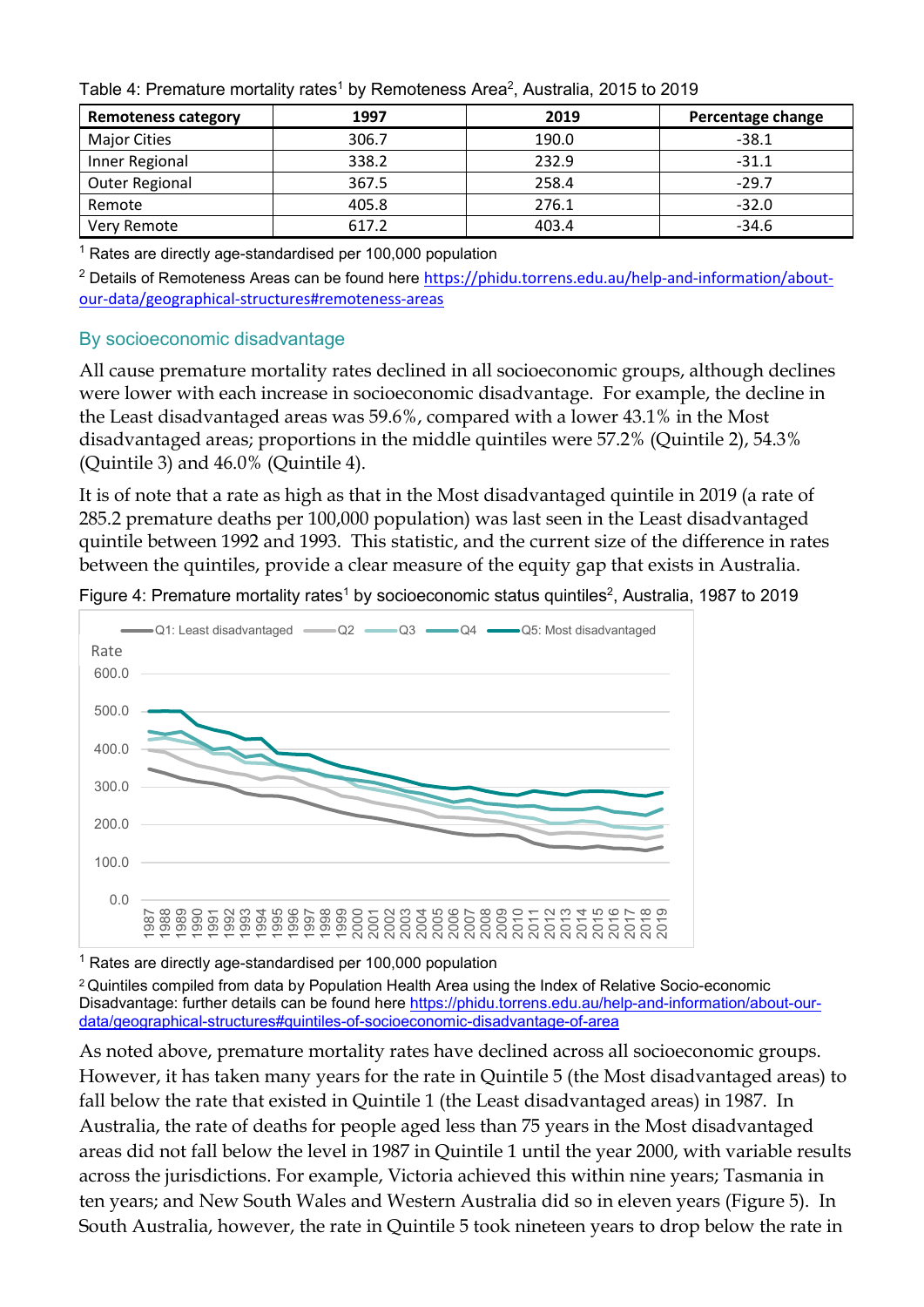Quintile 1. Although the rate in the Most disadvantaged areas of the Northern Territory continues to decline, it remains 60% above the level recorded thirty years earlier for the most advantage areas.